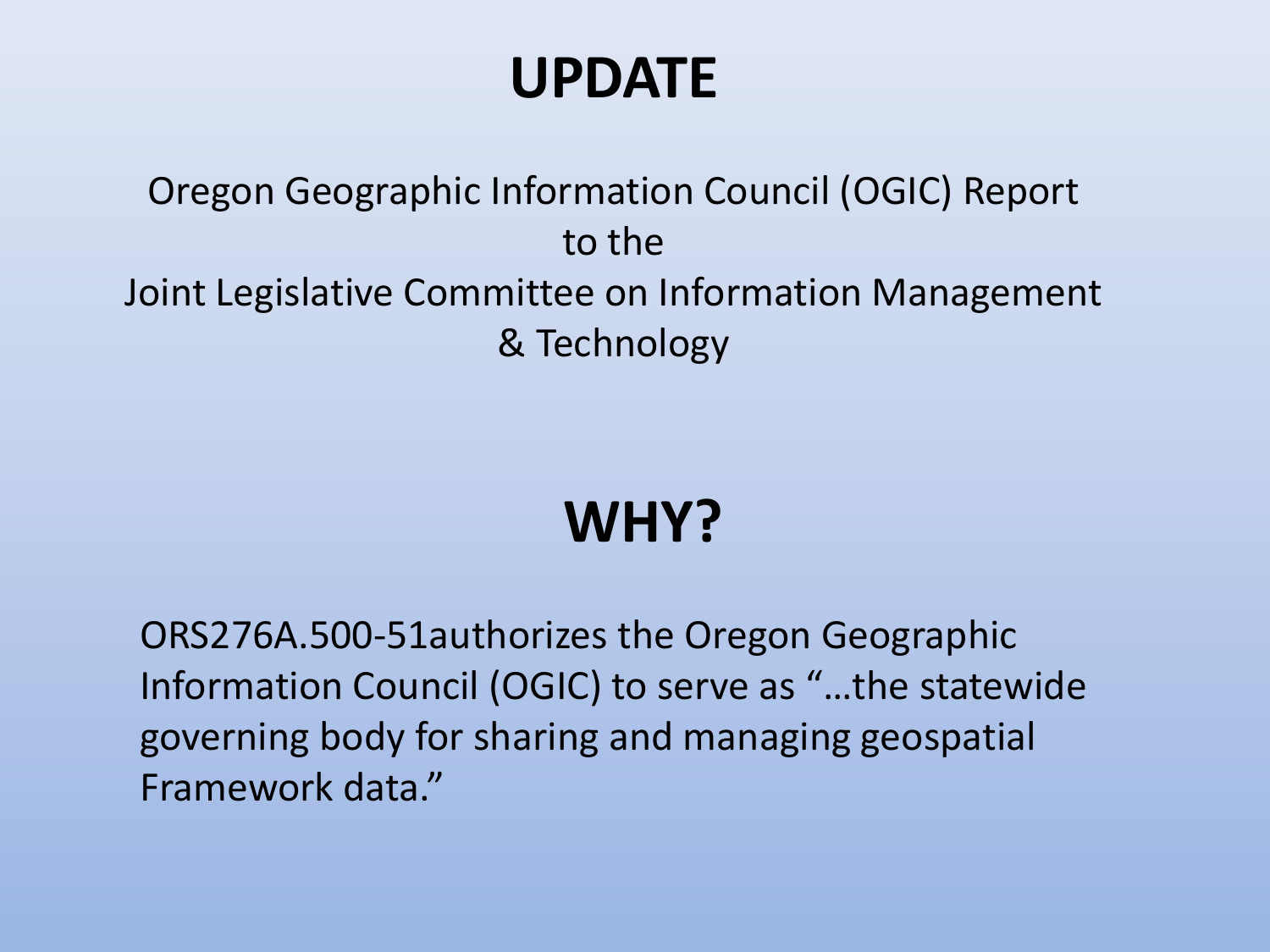## **THE PROPOSAL**

In this report, OGIC proposes to:

- enhance Framework data sharing and management,
- mitigate the obstacles to Oregon public bodies' collective ability to create and maintain complete statewide Framework data,
- by putting in place a data sharing program that is sustainably funded at the state level.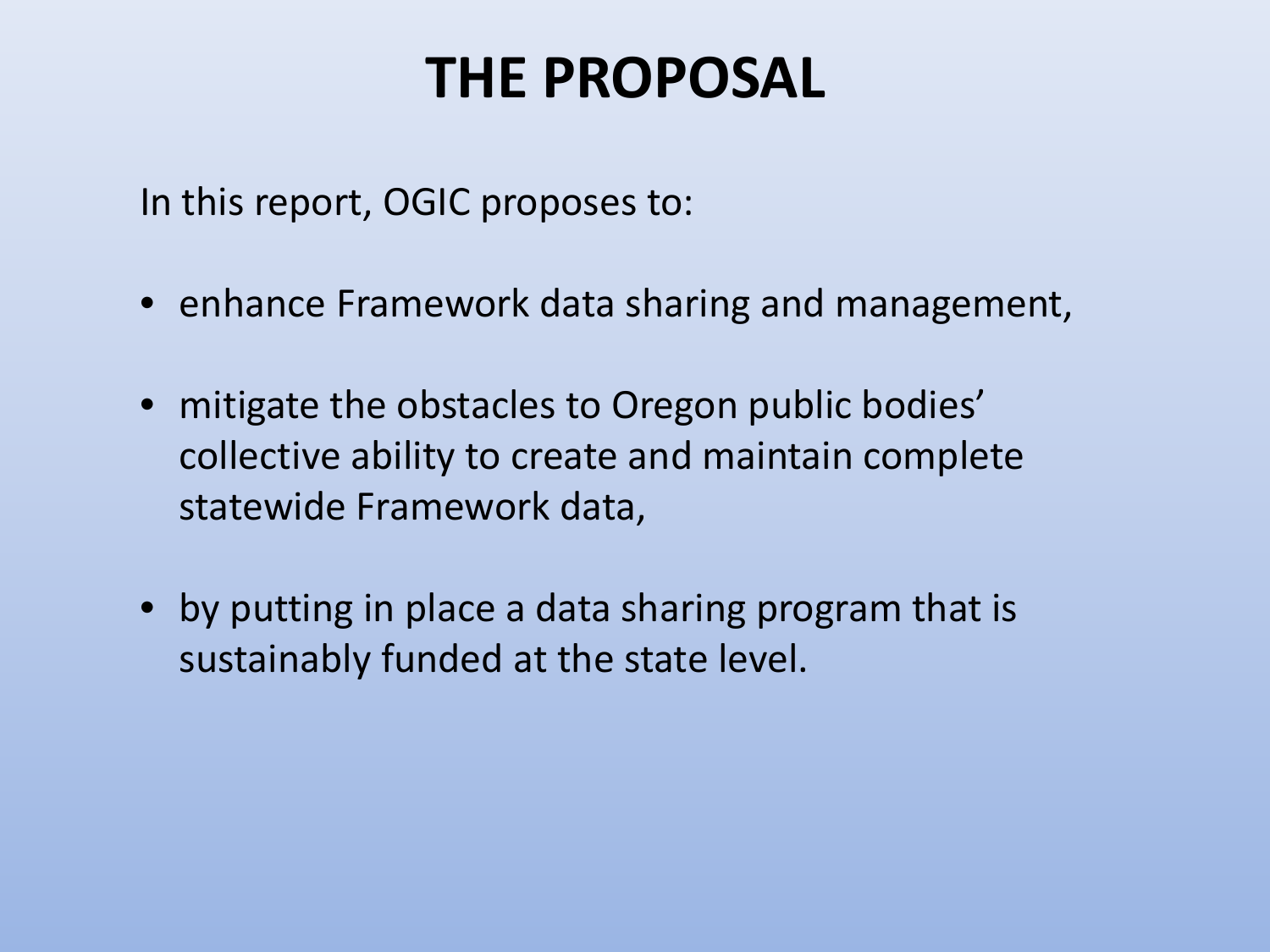# **THE NEED FOR ACTION**

- Missing data or "gaps" and no existing funding to fill the gaps.
- Insufficient organizational capacity (lack of GIS Infrastructure) in many organizations.
- Current data sharing structure is complex and even though works between individual organizations does not work well for building state-wide framework data layers.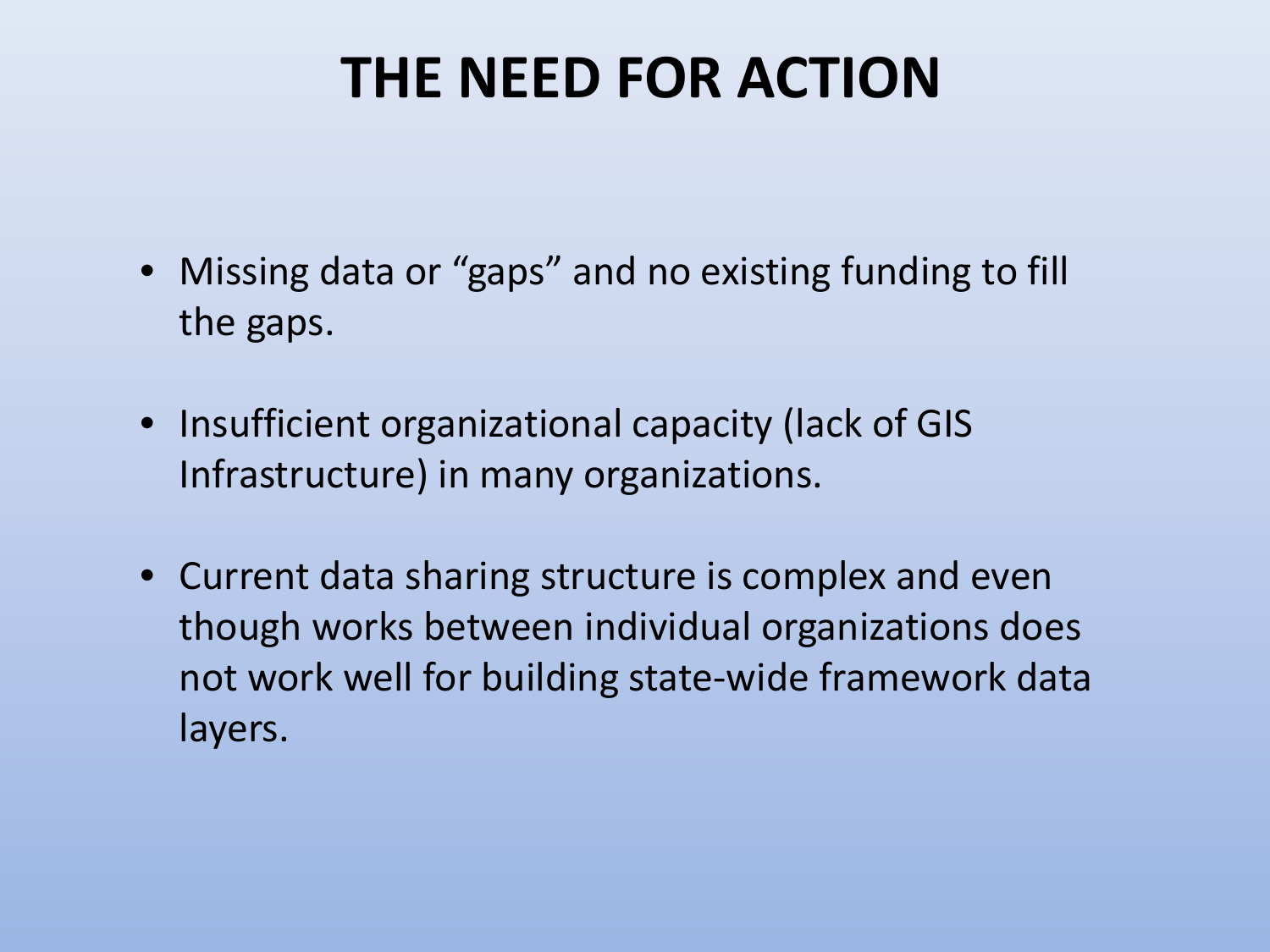#### **GENERAL RECOMMENDATIONS**

- 1. Create additional organizational capacity for multijurisdictional Framework data programs
- 2. Identify possible funding mechanisms:
	- a. Existing fees--OGIC recommends that the Legislature direct a portion of existing state agency-administered fees to develop and maintain Framework data; and
	- b. Continue and expand assessments on state agencies to fund the state Geospatial Enterprise Office (GEO) and development/maintenance of a central data portal (GEOHub)
- 3. Develop and formalize governance and accountability mechanisms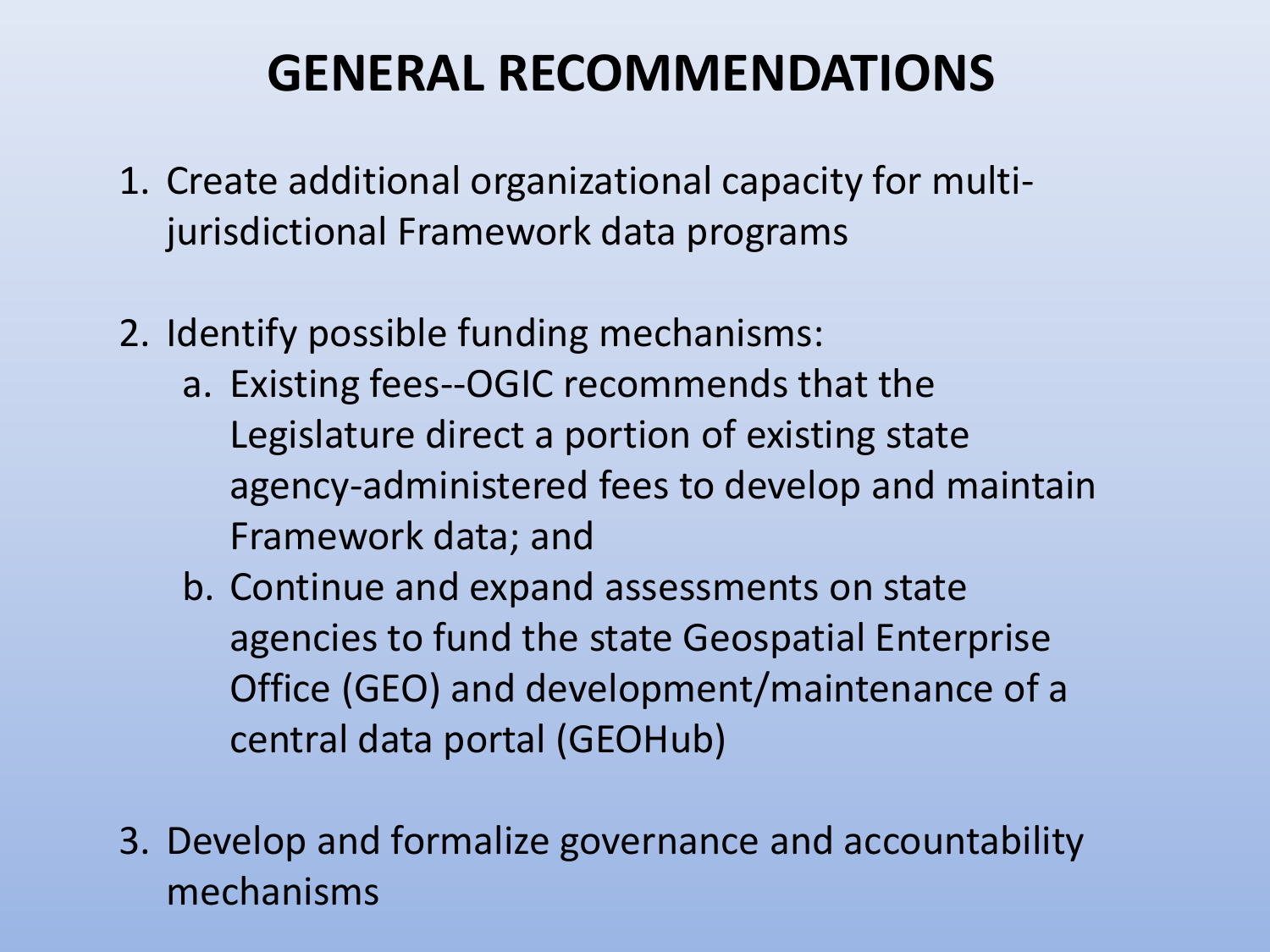## **FUNDING**

- *1. Approve state agency assessment increase* by \$2 million in 2019-21 (\$1 million one-time costs and \$1 million ongoing) to add capacity to the state Geospatial Enterprise Office.
- *2. Authorize tapping existing state fees* to generate \$6 million in the 2019-21 biennium and \$13 million of continuing annual revenue for the Framework data.
- *3. Authorize issuing General Obligation bonds* funded by part of the fee revenue (not General Fund).